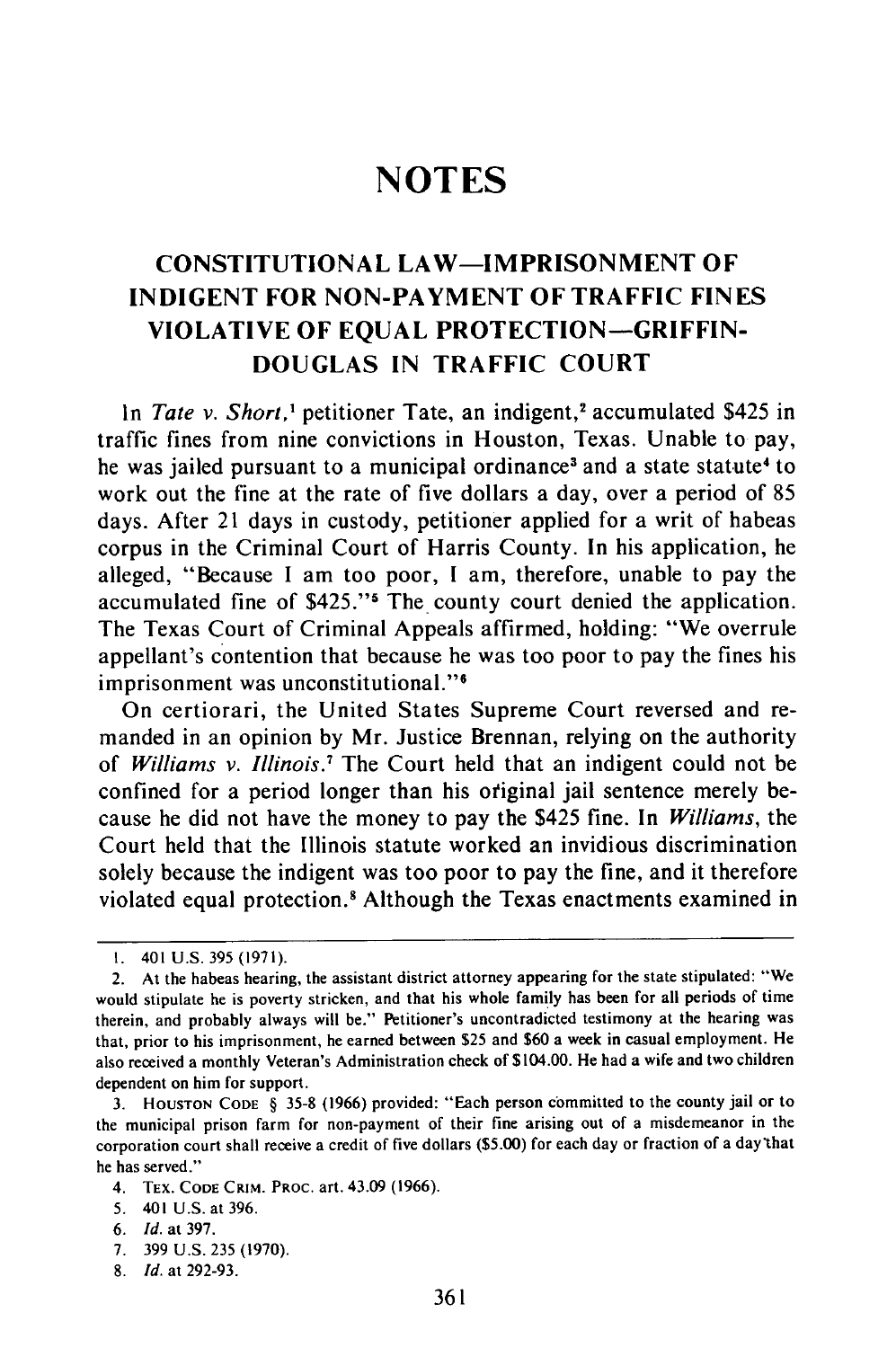the instant case<sup>9</sup> involved offenses punishable by fines only, the Court concluded that petitioner's imprisonment for nonpayment constituted precisely the same discrimination as that found in *Williams.*

The practice of imprisoning a convicted defendant for nonpayment of fines dates back to medieval England<sup>10</sup> and has long been practiced in this country. Forty-nine states<sup>11</sup> and the federal government presently have statutes authorizing incarceration under such circumstances. The great majority of these states permit imprisonment beyond the maximum term allowed by law. In some states, there is no limit on the length of time one may serve for nonpayment.12

Before *Williams* and *Tate,* the Court seems to have given tacit approval to this type of statute.<sup>13</sup> Heretofore, commitment for failure to pay has not been regarded as a part of the punishment but as a means of enabling the court to enforce collection of money that a convicted defendant was obligated by the sentence to pay." The impracticability of the application of this rhetoric in the context of our modern system of criminal justice was exposed in *Edwards v. California.'5* There, Justice Byrnes, writing for the Court concluded

that a defendant may be able to work but is without savings or employment can no longer validly be made the basis for sentencing him to the workhouse. This theory of the Elizabethan poor laws no longer fits the facts. **"1**

Nevertheless, the greatly increased use of fines as a criminal sanction has made nonpayment a major cause of incarceration in America.<sup>17</sup>

Parallelling these unfortunate evolvements in our criminal law has been the striking emergence of the *Griffin-Douglas"* indigency decisions, which at bottom, compel the holdings in *Williams* and *Tate.* This line of cases stands for the principle that there can be no equal justice where

**15.** 314 **U.S. 160 (1941).**

**<sup>9.</sup> TEX. CODE CRIM. PROC. ANN.** art. 4.14 **(1966).**

**<sup>10.</sup>** See generally **I J. BISHOP ON CRIMINAL LAW** § 940, at **693** (9th ed. **1923)** and 57 **CAL.** L. **REv. 778 (1969).**

**I!.** See, for instance, **WEST'S CAL. PEN. CODE** § **1205 (1968); FLA. STAT. ANN.** § 921.14 **(Supp. 1969); GA. CODE ANN.** § **27-2901** (Supp. **1969);** N.Y. **CODE CRIM. PROC.** § **470-d (McKin**ney Supp. **1969); N.C. GEN. STAT.** § **6-65** (Supp. **1970); S.C. CODE ANN.** § 17-574 **(1962);** and **TENN. CODE ANN.** § 40-3203 **(1955).**

<sup>12.</sup> See 64 **MICH.** L. **REV. 938 (1966).**

**<sup>13.</sup>** See Hill v. United States, **298 U.S.** 460 **(1936);** Exparte Jackson, **96 U.S. 727 (1878).**

<sup>14.</sup> **399 U.S.** at 240.

**<sup>16.</sup>** *Id.* at 174.

<sup>17.</sup> **S. RUBIN, THE** LAW OF **CRIMINAL** CORRECTION 253 (1963).

<sup>18.</sup> Douglas v. California, 372 U.S. 353 (1963); Griffin v. Illinois, 351 U.S. 12 (1956).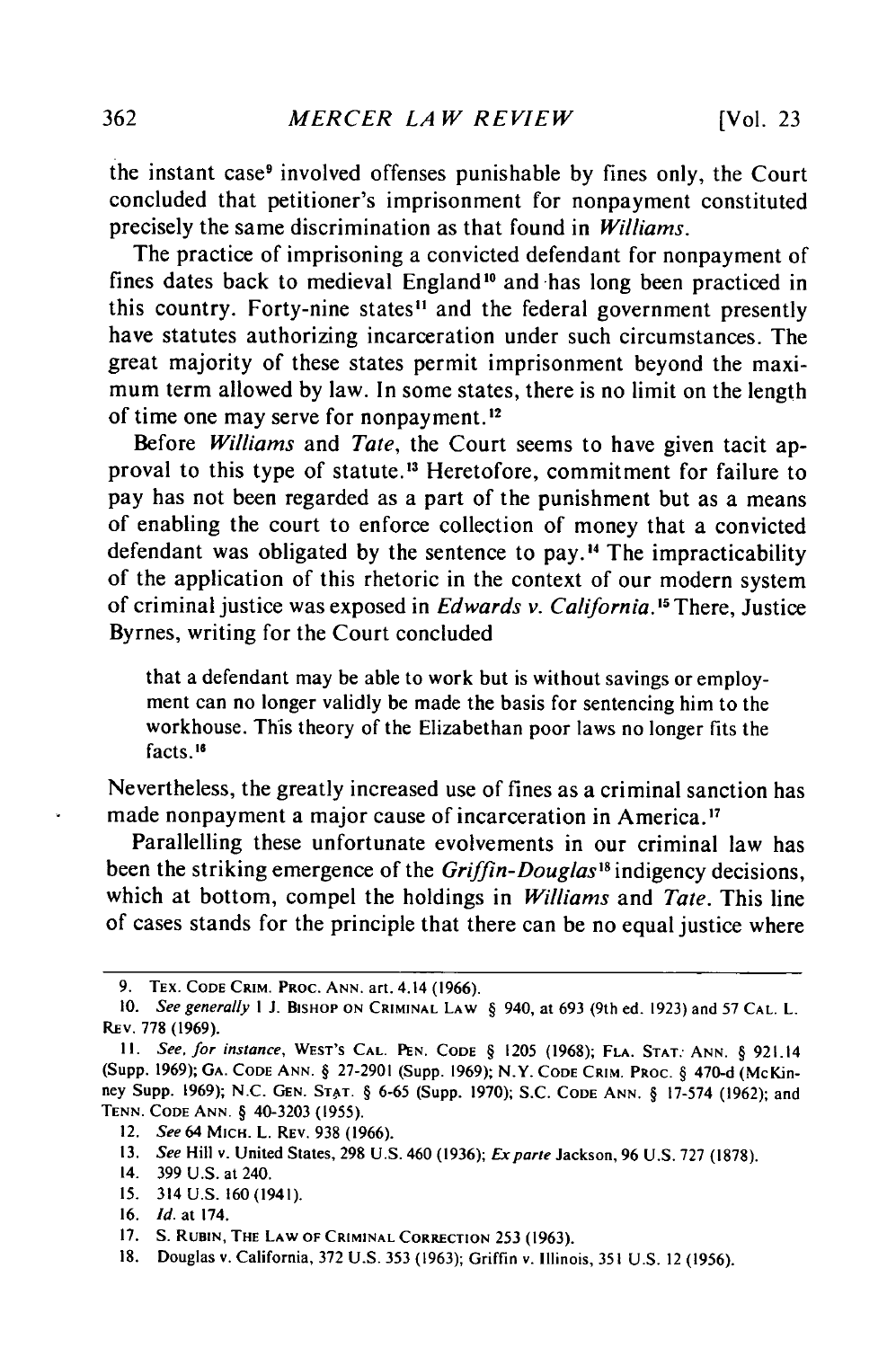the kind of trial a man gets depends upon the amount of money he has.<sup>19</sup> Significantly, the Court's analysis in *Griffin* and *Douglas* was cast primarily in terms of due process.

*Griffin* drove the opening wedge. There, two indigent defendants convicted of armed robbery in an Illinois state court filed a motion in the trial court asking that a certified copy of the record, necessary for a complete bill of exceptions, be furnished them without cost. The trial court denied the motion without a hearing. The defendants then filed a petition alleging that the refusal to afford full appellate review solely because of poverty was a denial of due process and equal protection. Their petitions were dismissed by the state courts. In vacating the judgments, the Supreme Court emphasized the state's arbitrary denial of adequate appellate review under color of state law. 20 This analysis is apparently founded upon procedural due process concepts. That is, the Illinois statutes as applied deprived the defendants of an opportunity to be heard on appeal, to which they were absolutely entitled.

In *Douglas,* two indigent defendants were tried and convicted of felonies in a California state court. A single public defender was appointed to represent them. At the commencement of the trial, the defendant moved for a continuance, but this motion was denied. The defendants dismissed the defender and renewed motions for separate counsel and for a continuance, both of which were denied. On appeal, the state courts affirmed their convictions after denying their request for counsel under a California rule of criminal procedure authorizing such a denial where after an independent investigation of the record the appellate court determines that appointment of counsel would be helpful to neither the defendant nor the court. The Supreme Court vacated the state court judgments. Although the Court spoke vaguely about a violation of the fourteenth amendment, the holding again seems to be based primarily on due process. The Court held that the statute constituted an arbitrary classification and worked an invidious discrimination against indigents. In so holding, the *Douglas* Court relied heavily on its due process rationalizations in *Griffin.* Therefore, the conclusion that *Douglas* is founded upon due process is not uncalled for; nor does it represent a turn in a new direction. Due process has long been the Court's principal bulwark against arbitrary legislation.<sup>2</sup>

In *Williams,* though, the Supreme Court based its decision on equal protection. There, an indigent was convicted of petty theft and given a

<sup>19. 351</sup>U.S. at 19.

<sup>20.</sup> ILL. REV. **STAT.** ch. **38,** § 769.1 (1955); and ILL. REV. **STAT.** ch. 110, § 259. **70A** (1953).

<sup>21.</sup> See Flemming v. Nestor, 363 U.S. 603 (1960).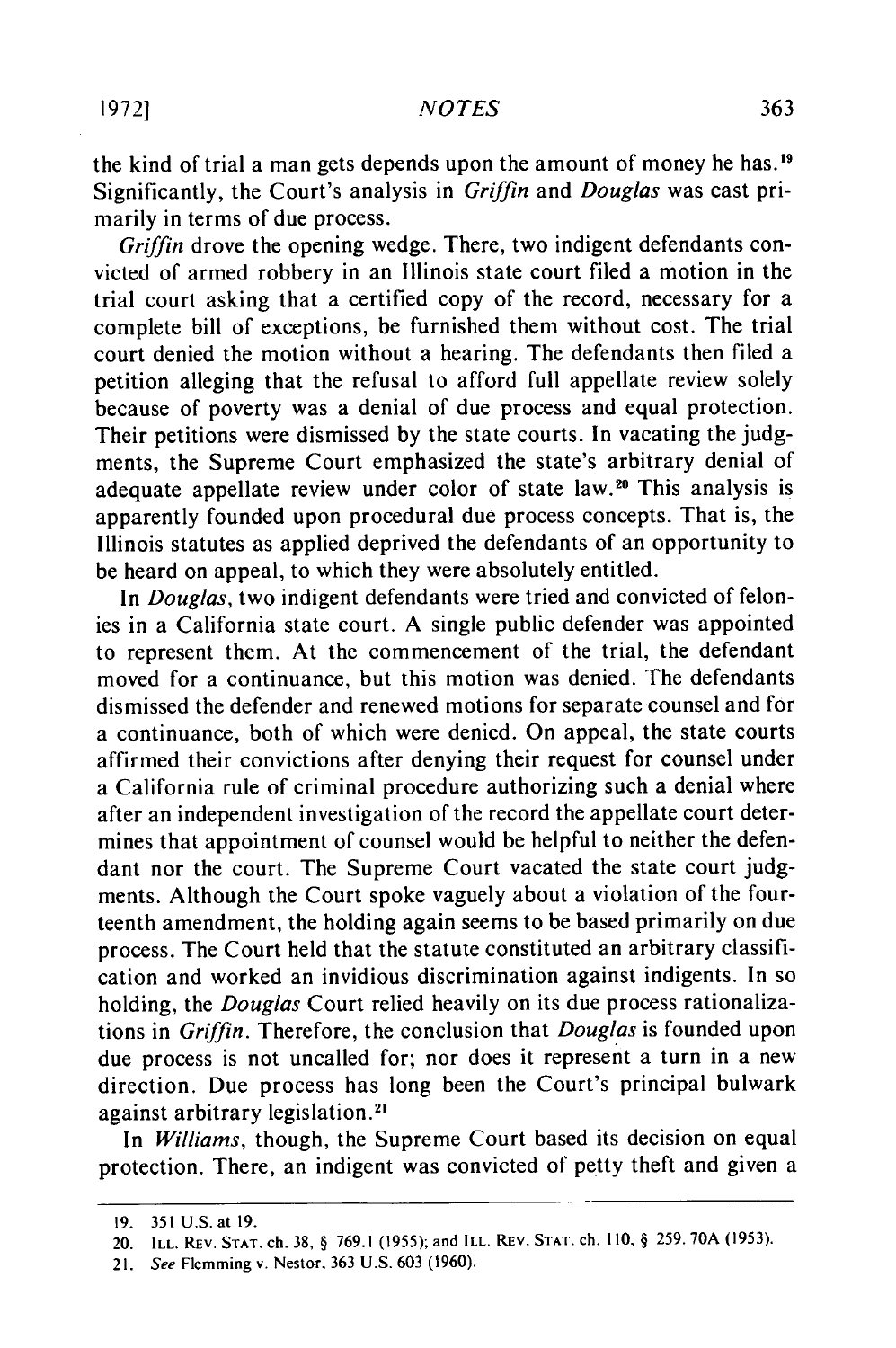one year sentence and a \$500 fine. The defendant filed a post-conviction petition with the sentencing judge to vacate that portion of the judgment which under state law directed that if the defendant was in default of the monetary payment, he should remain in jail to work off the balance at the statutory rate of five dollars a day. The Illinois courts denied the petition. On appeal, the Supreme Court vacated and remanded, holding that there was an invidious discrimination violative of equal protection when the aggregate imprisonment of an indigent state prisoner exceeded the maximum period fixed by the statute and resulted directly from an involuntary nonpayment of a fine or court costs. The Court reasoned that although the. sentence was not imposed because of Petitioner's indigency, but because he had committed an offense, it still constituted an invidious discrimination in that only a convicted person with access to funds could avoid the increased imprisonment provided by the statute. In its holding, the Court was careful to explicitly delineate the question decided:

We hold only that the Equal Protection Clause of the Fourteenth Amendment requires that the statutory ceiling placed on imprisonment for any substantive offense be the same for all defendants irrespective of their economic status.<sup>22</sup>

The Court expressly did not reach the question of whether a state is precluded in any other circumstances from holding an indigent accountable for a fine by use of a penal sanction; nor did this decision deal with a judgment of confinement for nonpayment of a fine in the familiar pattern of the alternative sentence of "\$30 or 30 days." At bottom, *Williams* means that in imposing fines as punishment for criminal conduct more care must be taken to provide for those whose lack of funds would automatically convert a fine into a jail sentence.<sup>23</sup> That is, where such cases arise, reasonable alternatives, like installment plans<sup>24</sup> must be considered.

The result in *Tate,* then, was compelled by the holdings in *Griffin* and *Douglas. The Tate* opinion, however, disavowed the due process framework laid by *Griffin* and *Douglas* and chose to use an equal protection rationale based on *Williams.* This movement toward equal protection in

<sup>22. 399</sup> U.S. at 244.

<sup>23.</sup> See Morris v. Schoonfield, 399 U.S. 508 (1970); Rinaldi v. Yeager, 384 U.S. 305 (1966); Lane v. Brown, 372 U.S. 477 (1963); Smith v. Bennett, 365 U.S. 708 (1961).

<sup>24.</sup> Several states have a procedure for paying fines in installments, e.g., WEST'S **CAL. PENAL CODE** § 1205 (1970) (misdemeanors); **DEL. CODE ANN.** tit. **I1,** § 4322(c) (Supp. 1968). MD. ANN. **CODE** art. **38,** § 4(a)(2) (Supp. **1970); MASS. GEN. LAWS ANN.** ch. 279, § **IA** (1959); N.Y. **CODE CRIM.** PRoc. § 470-d(i)(b) (McKinney Supp. 1970); **PA. STAT.** ANN. § 9.92.070 (1961).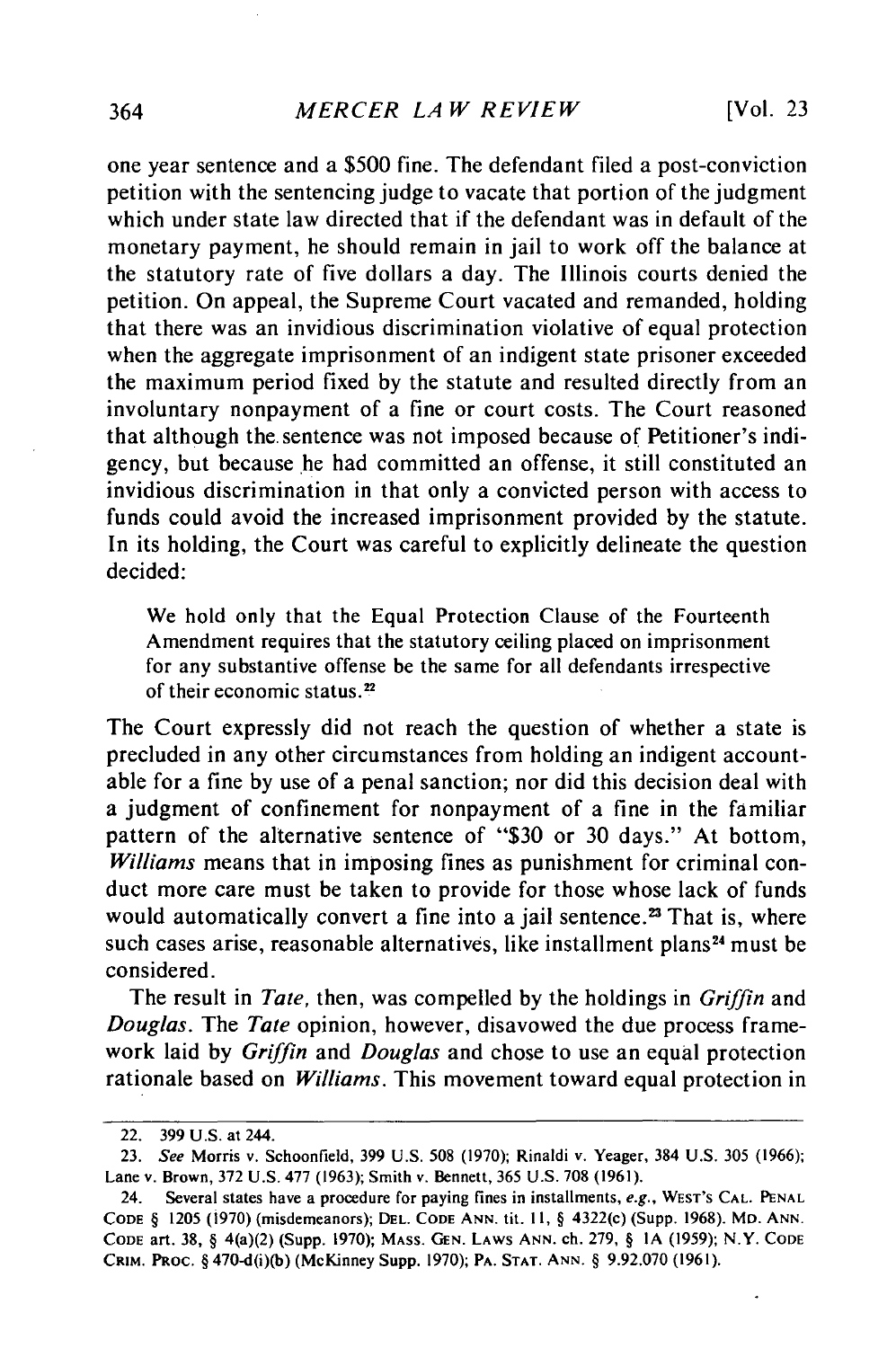this area is not new. In a formidable line of cases, the Court has hailed the equal protection clause as an objective standard to which state criminal procedure and statutes must measure.<sup>25</sup> But many observers, including Justice Harlan, have long averred that the Court "protesteth too much" about equal protection. In his concurring opinion in *Williams,* Justice Harlan observed:

The "equal protection" analysis of the Court **is...** a "wolf in sheep's clothing," for that rationale is no more than a masquerade of a supposedly objective standard for *subjective* judicial judgment as to what state legislation offends notions of "fundamental fairness." Under the rubric of "equal protection" this court has in recent times effectively substituted its own "enlightened" social policy for that of the legislature no less than did in the older days the judicial adherents of the now discredited doctrine of "substantive" due process.<sup>26</sup>

The Court's concept of equal protection has taken an alarming turn in recent days. The equal protection clause prevents states from arbitrarily treating people differently under their laws. Whether any such differing treatment is to be deemed arbitrary depends on whether or not it reflects an appropriate differentiating classification among those affected. The test evolved by the Supreme Court for determining whether such a classification exists is whether such a classification can be justified in light of some rational and otherwise constitutionally permissible state policy.<sup>27</sup> This standard reduces to a minimum the likelihood that the federal judiciary will judge state policies in terms of the individual notions and predilictions of its own members. Recently,<sup>28</sup> however, the Court has applied a new doctrine: the rule that statutory classifications which are based on certain suspect criteria or which affect fundamental rights will be held to deny equal protection unless justified by a compelling governmental interest. The part of this doctrine which requires that classifications which are based on suspect criteria be supported by a compelling interest apparently has its genesis in cases involving racial classifications, which have, at least since *Korematsu v. United States,2* been regarded as inherently suspect. The criterion of wealth or indigency

<sup>25.</sup> See McLaughlin v. Florida, 379 U.S. 184 (1964); Loving v. Virginia, 388 U.S. **1** (1967); and McDonald v. Board of Election Comms., 394 U.S. 802 (1969).

<sup>26. 399</sup> U.S. at 259. (Emphasis added).

<sup>27.</sup> See, e.g., Powell v. Pennsylvania, 127 U.S. 678 (1888); Barrett v. Indiana, 229 U.S. 26 (1913); and Walters v. City of St. Louis, 347 U.S. 231 (1954).

<sup>28.</sup> See, e.g., Williams v. Rhodes, 393 U.S. 23 (1968) and Loving v. Virginia, 388 U.S. **1** (1967).

<sup>29. 323</sup> U.S. **214** (1944).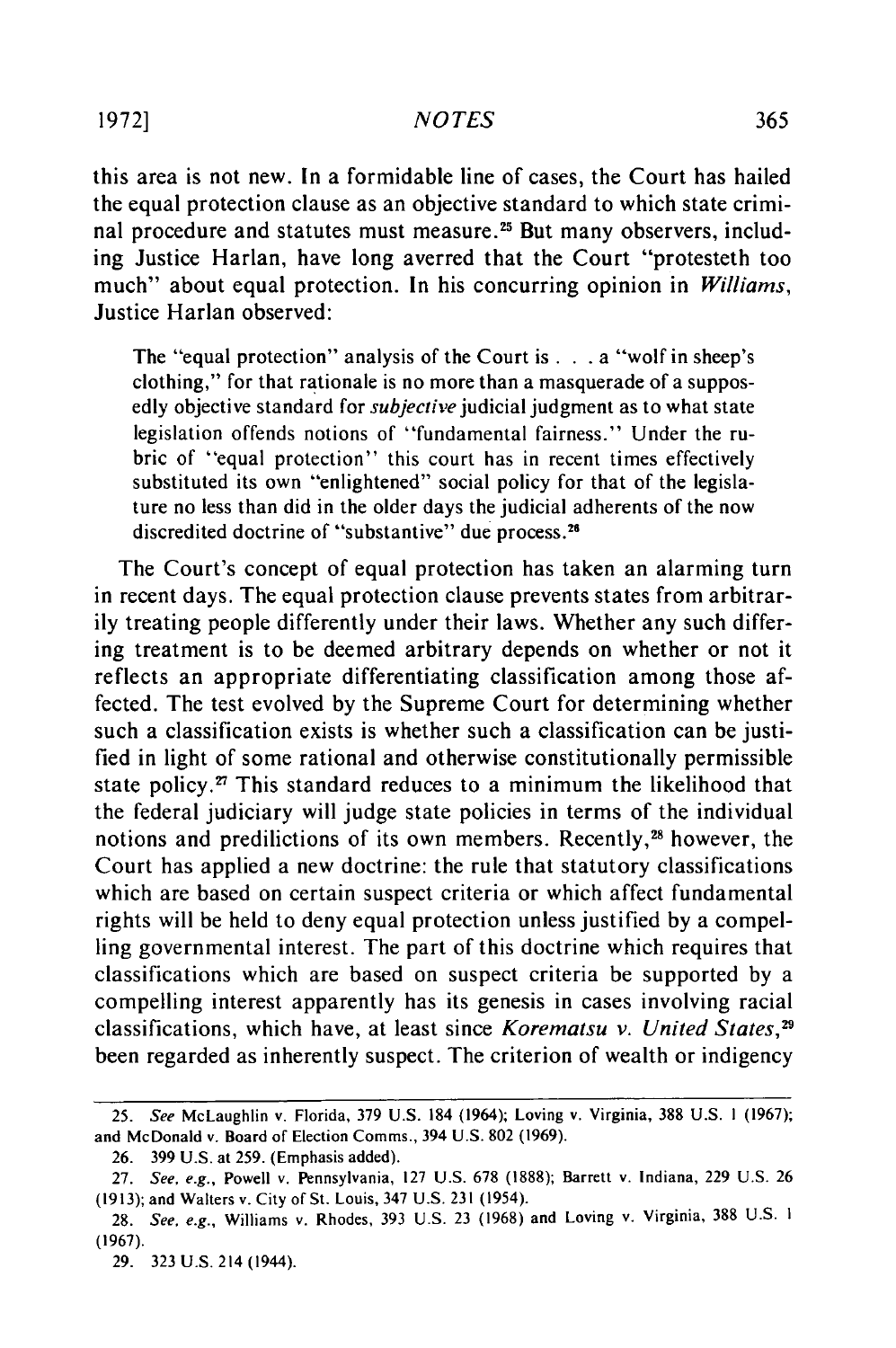apparently was added as an alternative justification in *Harper v. Board of Elections.3* This characterization of indigency as suspect for purposes of legislative classification has never been accepted by the Supreme Court.<sup>31</sup> The *Griffin* and *Douglas* cases, as noted above, were built upon due process, not upon the new equal protection analysis.

In *Tate*, the Court clearly utilized the "compelling interest" test to reach its laudable but ill-supported conclusion. The Court concluded that the Texas statute under which Petitioner Tate was imprisoned was premised upon the suspect criteria of indigency. Deciding that the state had no compelling interest to justify this classification, the Court struck down the statute. According to the *Tate* Court, imprisonment in such a case is not imposed to further any penal objective of the state, but to augment its revenue. The Court reasoned that the imprisonment did not serve that purpose as the state was saddled with the cost of feeding and housing petitioner during his imprisonment.

Such a result based on the new equal protection standard is admirable in its treatment of indigents but unsupportable and unjustifiable in its development of constitutional theory. The new equal protection standard, when so used, leaves open avenues of abuse which were thoroughly explored by the Court some 40 years ago under the misguided banner of substantive due process. Justice Harlan has pointed out the tools which the Court should have seized in *Tate:*

An analysis under due process standards, correctly understood, **is...** more conducive to judicial restraint than an approach couched in slogans and ringing phrases, such as "suspect" classification or "compelling" state interest that blur analysis by shifting the focus away from the nature of the individual interest affected, the extent to which it is affected, the rationality of the connection between legislative means and purpose, the existence of alternative means for effectuating the purpose **.... 32**

Under such a due process analysis, the same result is obtainable in *Tate* within existing dogma which allows much less room for judicial abuse. The due process clause can be thought to interpose a bar only if the statute manifests a patently arbitrary classification, utterly lacking justification. In *Tate,* one can fairly conclude that Texas had no rational justification for the subject statute. The state's penological purpose and administrative inconvenience are the only possible justifications for such

<sup>30. 383</sup> U.S. 663 (1966).

<sup>31. 314</sup> **U.S.** at 184-85.

<sup>32.</sup> **399 U.S.** at **260.**